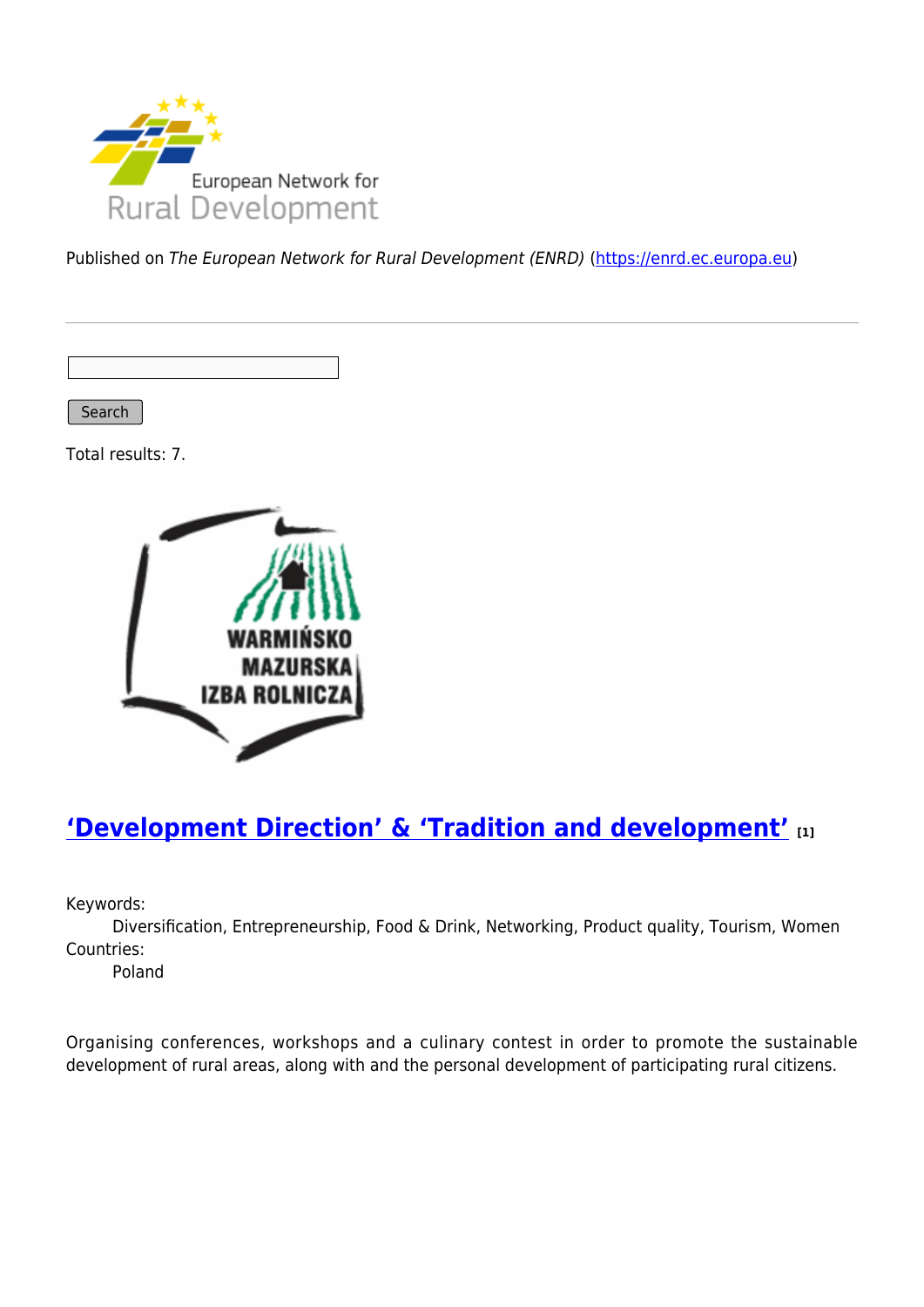

## **[The use of renewable energy to improve air quality](https://enrd.ec.europa.eu/projects-practice/use-renewable-energy-improve-air-quality_en) [2]**

Keywords:

Education & lifelong learning, Energy efficiency, Environmental protection, Information & promotion activities, Rural services, Sustainability, Vocational training & skills acquisition Countries:

Poland

A project that promotes the use of renewable energy to improve air quality through training and awareness raising.



#### **[Improving animal welfare in a Sardinian farm](https://enrd.ec.europa.eu/projects-practice/improving-animal-welfare-sardinian-farm_en) [3]**

Keywords:

Added value, Advisory services, Animal husbandry, Animal welfare Countries:

Italy

A livestock farmer received training and undertook a consultation to find out how to improve animal welfare on his farm.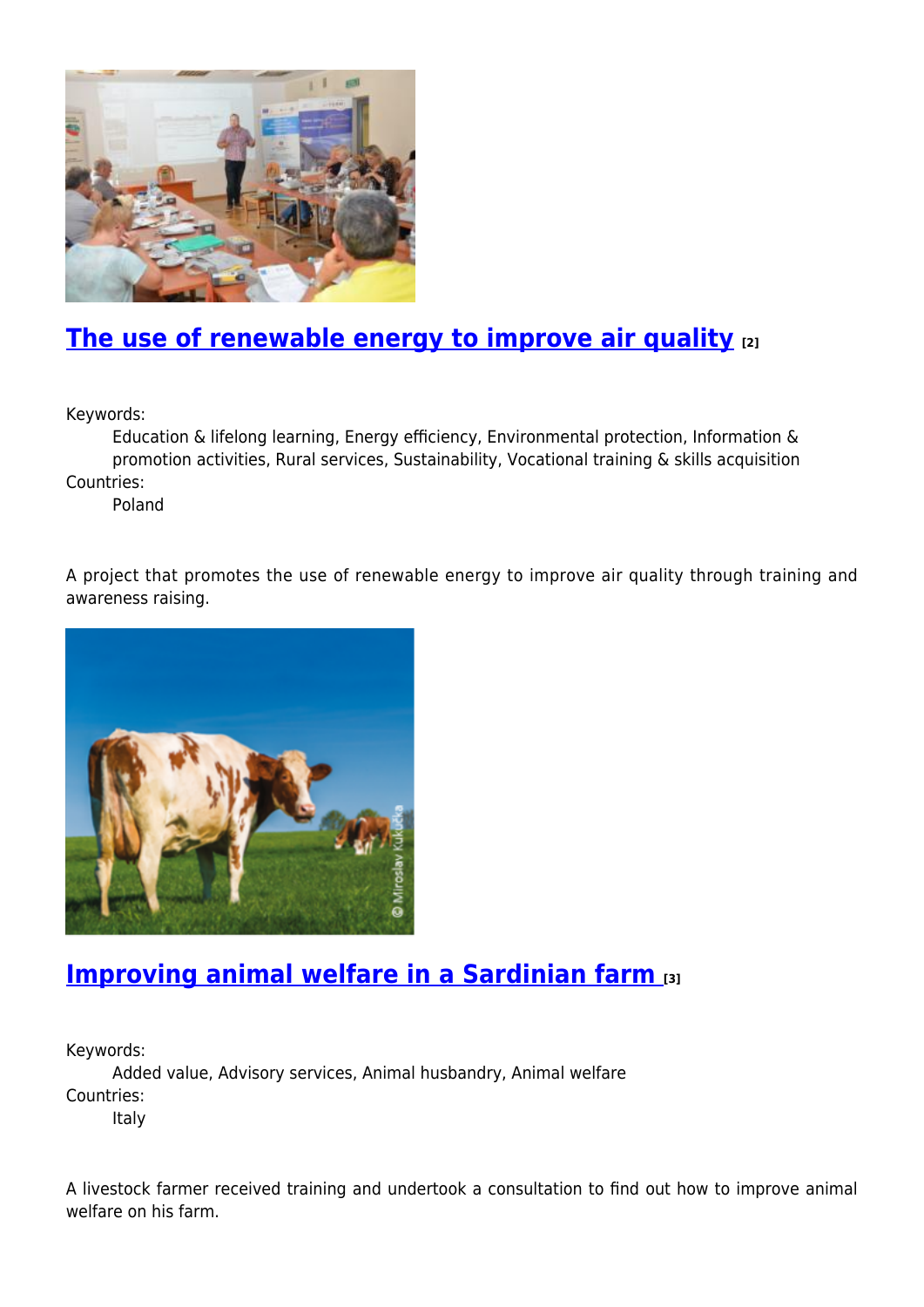

# **[Caseificio Val d'Aveto – Investing to sustain the local supply](https://enrd.ec.europa.eu/projects-practice/caseificio-val-daveto-investing-sustain-local-supply-chain_en) [chain](https://enrd.ec.europa.eu/projects-practice/caseificio-val-daveto-investing-sustain-local-supply-chain_en) [4]**

Keywords:

Diversification, Entrepreneurship, Farm restructuring/modernisation, Job creation, Market development, Mountain area, Product quality, Rural SMEs

Countries:

Italy

A dairy company used RDP support to build a new wing on its factory in order to increase its production capacity. This investment strengthened the local supply chains and helps prevent the abandonment of the farming activity in the area.



# **[Exchanging experiences on food hygiene and safety for](https://enrd.ec.europa.eu/projects-practice/exchanging-experiences-food-hygiene-and-safety-small-scale-food-processing_en) [small scale food processing](https://enrd.ec.europa.eu/projects-practice/exchanging-experiences-food-hygiene-and-safety-small-scale-food-processing_en)** [5]

Keywords: Education & lifelong learning, Local food Countries: Poland

A study tour in Italy and Austria enabled representatives of sanitary and epidemiological stations to gain new knowledge and exchange experiences on how to best supervise small-scale local food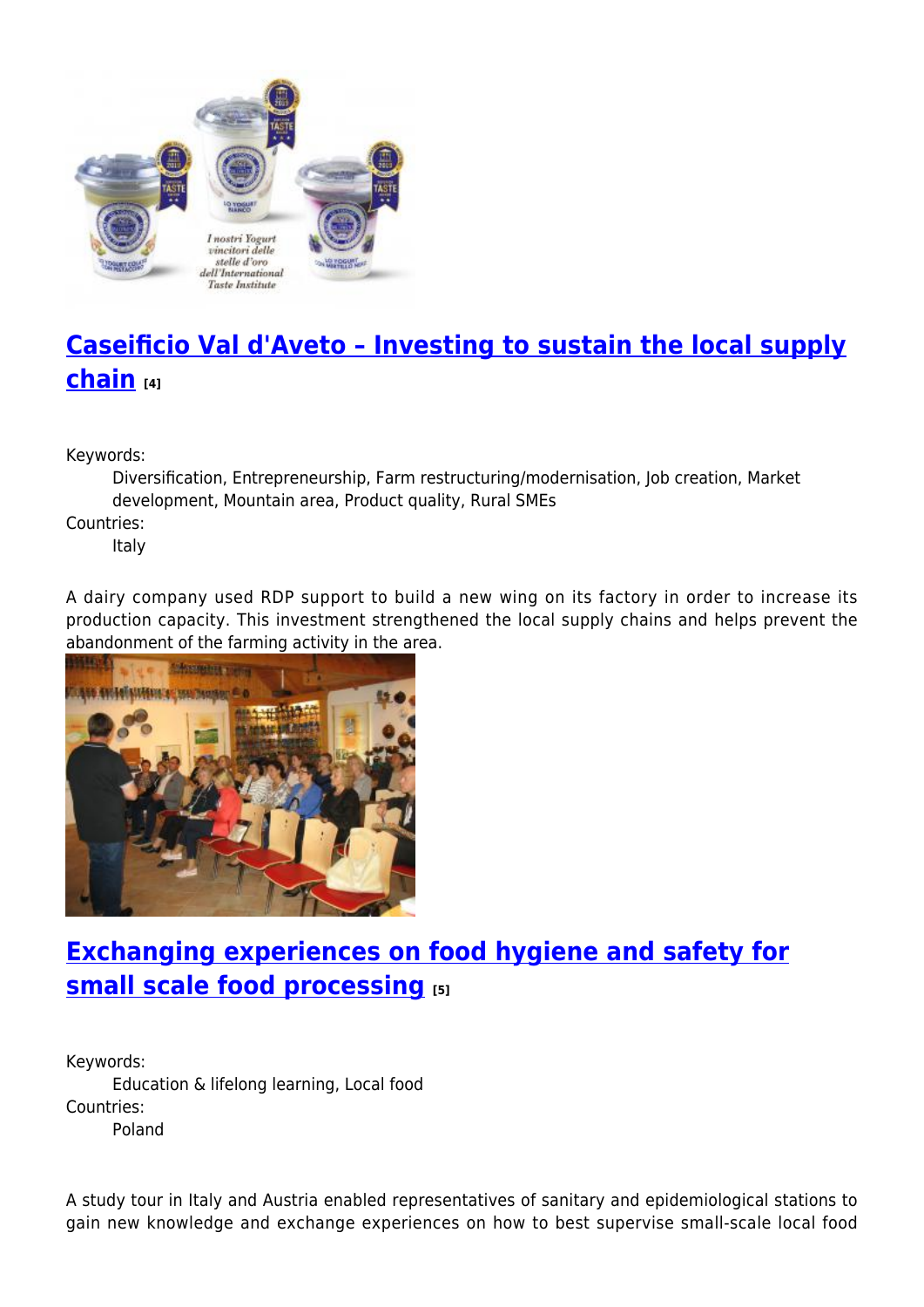#### production.



### **[Fair trade economic district in Lombardy](https://enrd.ec.europa.eu/projects-practice/fair-trade-economic-district-lombardy_en) [6]**

Keywords:

Environmental protection, Inter-territorial/Transnational cooperation, LEADER/CLLD, Short supply chains & local markets

Countries:

Italy

**Seven LAGs in the Lombardy region cooperated to create the 'Fair trade economic district', which is an innovative development model to promote economic and cultural growth in rural areas.**



## **['Treasures of the Mountain Spirit' in Low Silesia, Poland](https://enrd.ec.europa.eu/projects-practice/%E2%80%98treasures-mountain-spirit%E2%80%99-low-silesia-poland_en) [7]**

Keywords: LEADER/CLLD, Mountain area, Tourism Countries: Poland